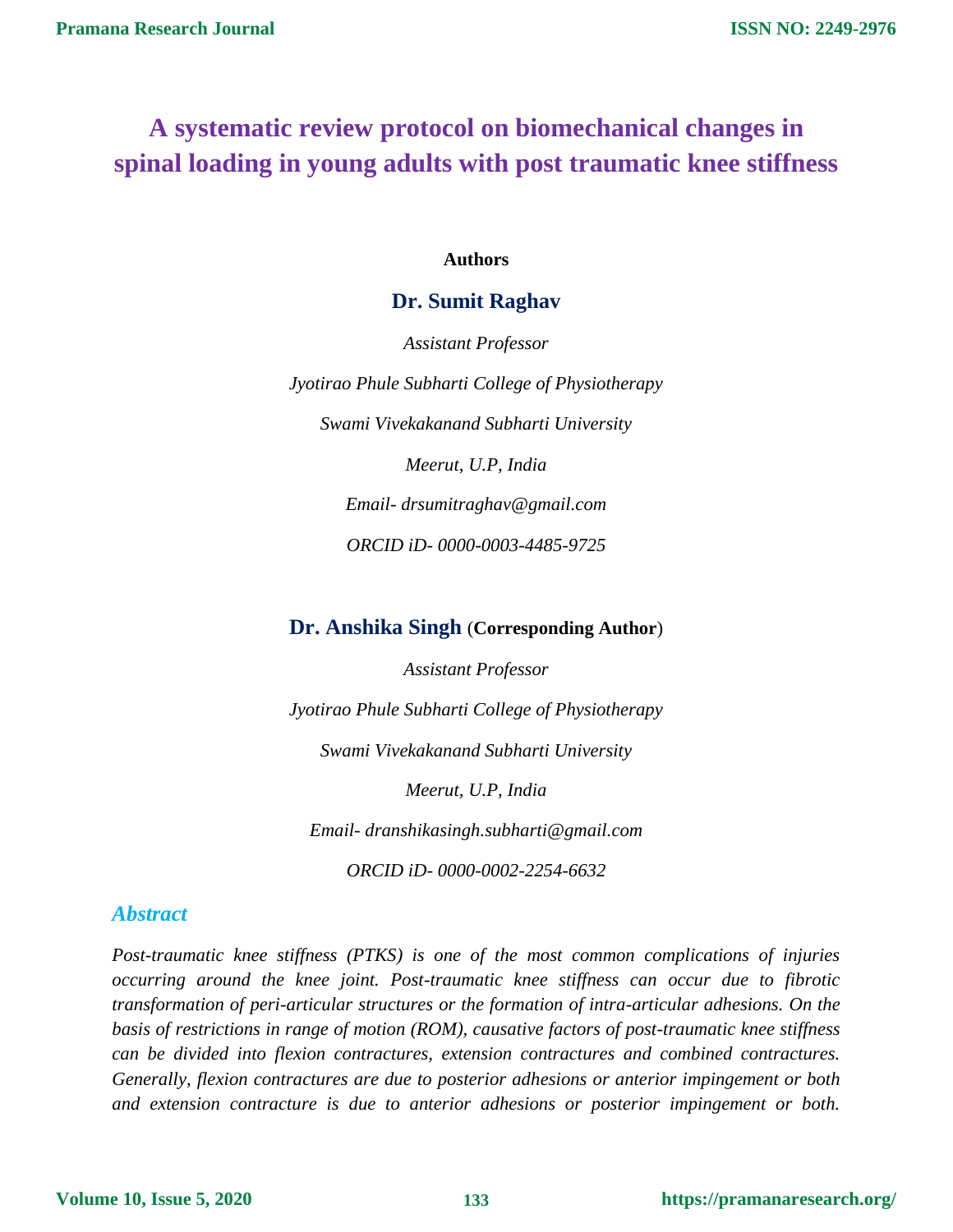*Musculoskeletal injuries are the commonest type of injuries in sports and other physical activities, which comprises of 80% of injuries. Knee joint which is most frequently injured body part, knee joint injuries constitutes a significant percentage of injuries in all sportspersons, both professional and recreational. The body acts together in a closed kinetic chain and any alteration in movement at one joint influences movement at other joints. Ground reaction forces act through the linkages of the feet, knees and legs into the spine and pelvis. Distortions in spinal regions and pelvis can be due to altered biomechanics of the knee joint. There are various factors through which the relationship between low back pain or disorders and knee pain can be explained. A closed kinetic relationship exists between the lumbar spine and knee joint and any dysfunction in knee or lumbar region may result in compensation, joint dysfunction and pain in either one or both the regions. Understanding this relationship between the biomechanical deviations in the knee joint and its implications on spinal posture and loading will improve the effectiveness of individual case management.*

## **Background**

Post-traumatic knee stiffness (PTKS) is one of the most common complications of injuries occurring around the knee joint. Post-traumatic knee stiffness can occur due to fibrotic transformation of peri-articular structures or the formation of intra-articular adhesions. On the basis of restrictions in range of motion (ROM), causative factors of post-traumatic knee stiffness can be divided into flexion [contractures,](https://www.sciencedirect.com/topics/medicine-and-dentistry/contracture) extension contractures and combined contractures. Generally, flexion contractures are due to posterior adhesions or anterior impingement or both and extension contracture is due to anterior adhesions or posterior impingement or both<sup>1</sup>.

Post-traumatic knee stiffness is a major complication of the knee joint after trauma or surgery. It can be classified into 2 types: intra-articular adhesion type and extra-articular adhesion type. On the basis of limitations of motion, PTKS can also be classified into flexion limitations and extension limitations. The intra-articular and extra-articular adhesion with flexion and extension limitations coexist in PTKS due to various reasons like- high-velocity injury, the occurrence of infection after surgery, improper treatment and rehabilitation<sup>2</sup>.

Physical activity plays an important role in maintaining health and well-being for individuals of all ages and has been responsible for decreasing health risks and body mass index, and increasing physical competency and social interaction. But, physical activity also carries a risk of injury, which can jeopardizes physical, psychological, social, emotional, and economic well-being of an individual. Participation in sports and other physical activities is considered a major risk factor for knee injury among young adults. Knee joint is the most commonly injured joint in adolescent athletes, in USA, with an estimated 2.5 million injuries per year. Such type of injuries usually requires expensive surgery and extensive rehabilitation. A knee injury can temporarily and to some extent permanently affects physical activity and physical capabilities. In addition, while knee injuries can affect injured individuals economically, they also pose a burden on the health care system<sup>3</sup>.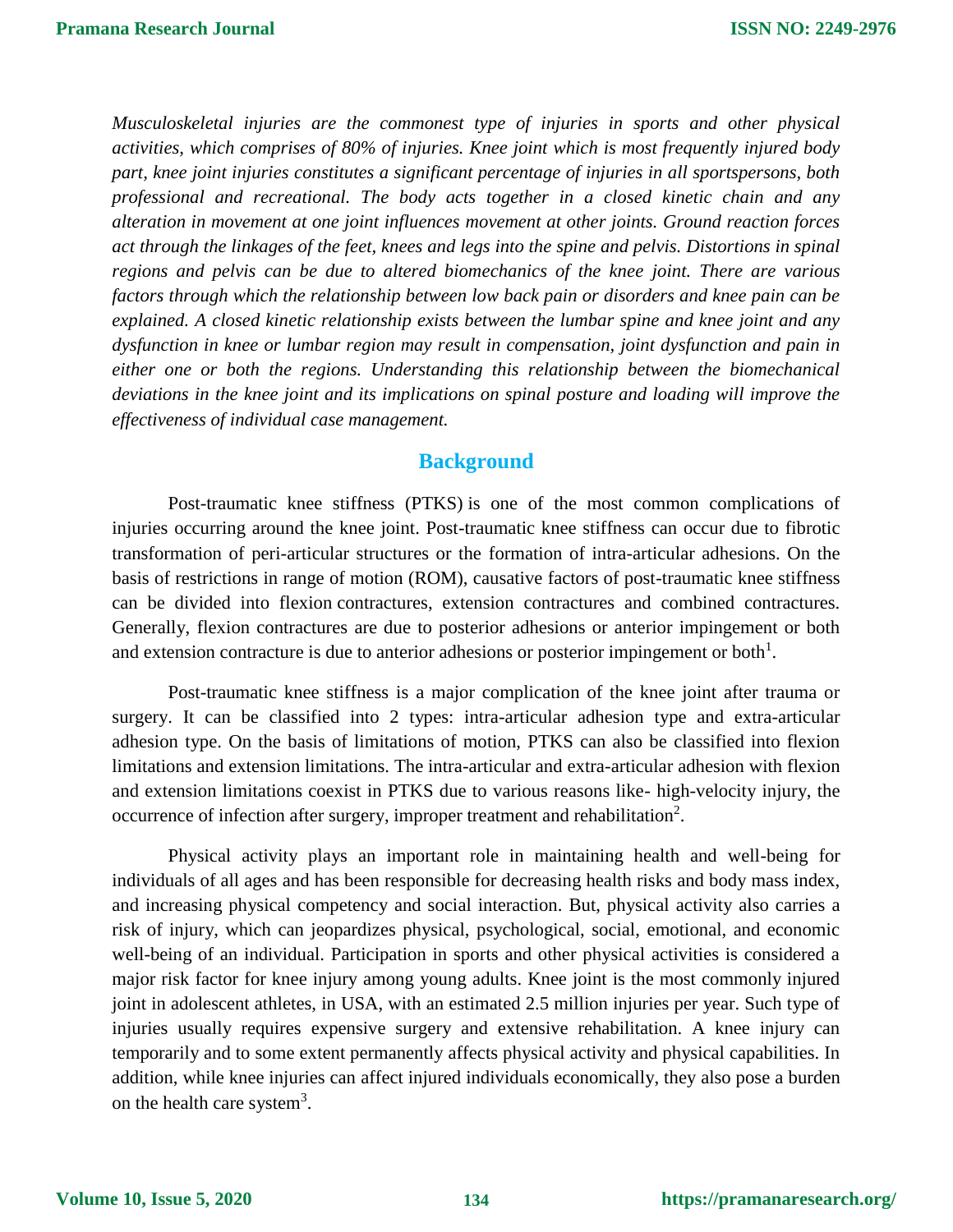Musculoskeletal injuries are the commonest type of injuries in sports and other physical activities, which comprises of 80% of injuries. Knee joint which is most frequently injured body part and knee joint injuries constitutes a significant percentage of injuries in all sportspersons, both professional and recreational<sup>4</sup>.

Immobilization of knee joint for long period of time can result in reduced range of motion and eventually its stiffness. This can lead to muscle contractures and instability of the knee joint. Post-traumatic knee stiffness is a common complication after knee arthroplasty, ligament repairs and trauma. Reduced knee joint range of motion suggests an intra-articular pathology. The extra-articular restriction to flexion may be due to tightness of the quadriceps as a result of quadriceps fibrosis or due to presence of bony mass behind the knee<sup>5</sup>.

The intra-articular causes of stiffness can be re-modeling of tissues leading to intraarticular adhesions, retraction of peri-articular soft tissues, excessive proliferation of fibrous scar tissue, and bone impingement due to intra-articular mal-union; and the extra-articular causes of stiffness can be adhesion of the quadriceps to femoral aponeurosis, femoral callus or inter muscular septum, or due to retraction of the muscle fibers due to formation of skin adhesions and scar tissue in the deeper layers<sup>6</sup>.

Reduced range of motion in flexion can occur due to anterior adhesions (joint capsule, quadriceps, quadriceps bursa, patellar retinaculum), posterior impingement (femoral mal-union), and patella infera. Recent radiographs of knee joint are important in diagnosing the bony pathology. Radiographs of the femur bone are also required in case of its facture. CT and MRI can prove to be a useful tool in distinguishing the reasons behind the stiffness and can help in determining the presence of ligament, meniscus or cartilage injuries and the presence of bony mal-union in the joint. Reduced range of motion in extension or flexion deformity, can occur due to contracture of anterior cruciate ligament and posterior cruciate ligament. On the other hand reduced range of motion in flexion can occur due to anterior impingement and contracture of the posterior joint capsule<sup>7</sup>.

Human body is a series of multiple segments and all the segments of the body act together in closed kinematic chain and if any change occurs in the structure of one segment then directly or indirectly, it becomes responsible for bringing compensatory changes in adjacent segments and joints. In response to the changes in the knee joint, compensatory changes occur in the pelvis and other joints in lower extremity. Reduction in the range of motion of the knee joint leads to increased motion of pelvis and the change in kinematic interaction affect mobility and stability of the lumbar spine and can cause pain and dysfunction in lumbar region of the spine<sup>8</sup>.

The body acts together in a closed kinetic chain and any alteration in movement at one joint influences movement at other joints. Ground reaction forces act through the linkages of the feet, knees and legs into the spine and pelvis. Distortions in spinal regions and pelvis can be due to altered biomechanics of the knee joint**.** There are various factors through which the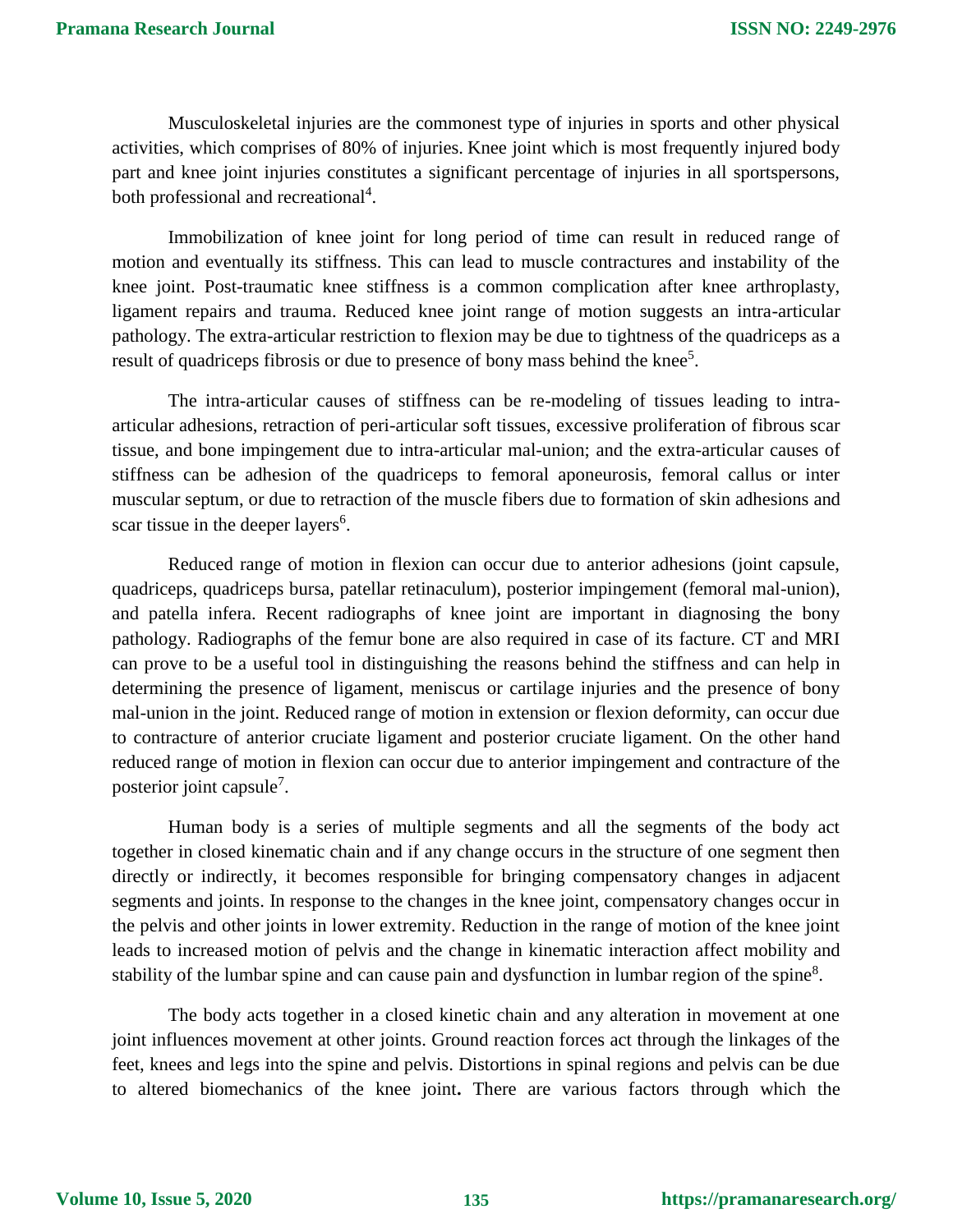relationship between low back pain or disorders and knee pain can be explained. A closed kinetic relationship exists between the lumbar spine and knee joint and any dysfunction in knee or lumbar region may result in compensation, joint dysfunction and pain in either one or both the regions<sup>9</sup>.

Understanding this relationship between the biomechanical deviations in the knee joint and its implications on spinal posture and loading will improve the effectiveness of individual case management. Directing the attention of the physical therapists to assess and evaluate the complete body posture of the patient and to not to just focus their entire attention on the symptomatic area is important only, as changes in the posture of the knee can produce long-term effects both in spinal and pelvic regions. If these alterations are neglected then symptoms can be referred to other parts because of the failure of properly diagnosing the underlying, being in the knee.

## **Objectives**

The primary objective of this review is to evaluate systematically the biomechanical changes in spinal loading among patients with post-traumatic knee stiffness

Key review question-

1. What is the impact of knee stiffness on lumbar spine loading?

P= Adult patients with post-traumatic knee stiffness.

I= No intervention.

C= any comparator

O= any measure of outcome related to assessment of functions and load on lumbar spine

S= any kind of setting in any area/country

Secondary review questions-

1. What precautions and contraindications need to be taken into account while evaluating the changes in lumbar spine loading in patients with post traumatic knee stiffness?

The articles selected from the search findings for the key review question will be reviewed further to answer the secondary review question. Selected articles will be investigated for additional information:

2. What challenges are faced by the researcher while evaluating the changes in lumbar spine loading in patients with post traumatic knee stiffness?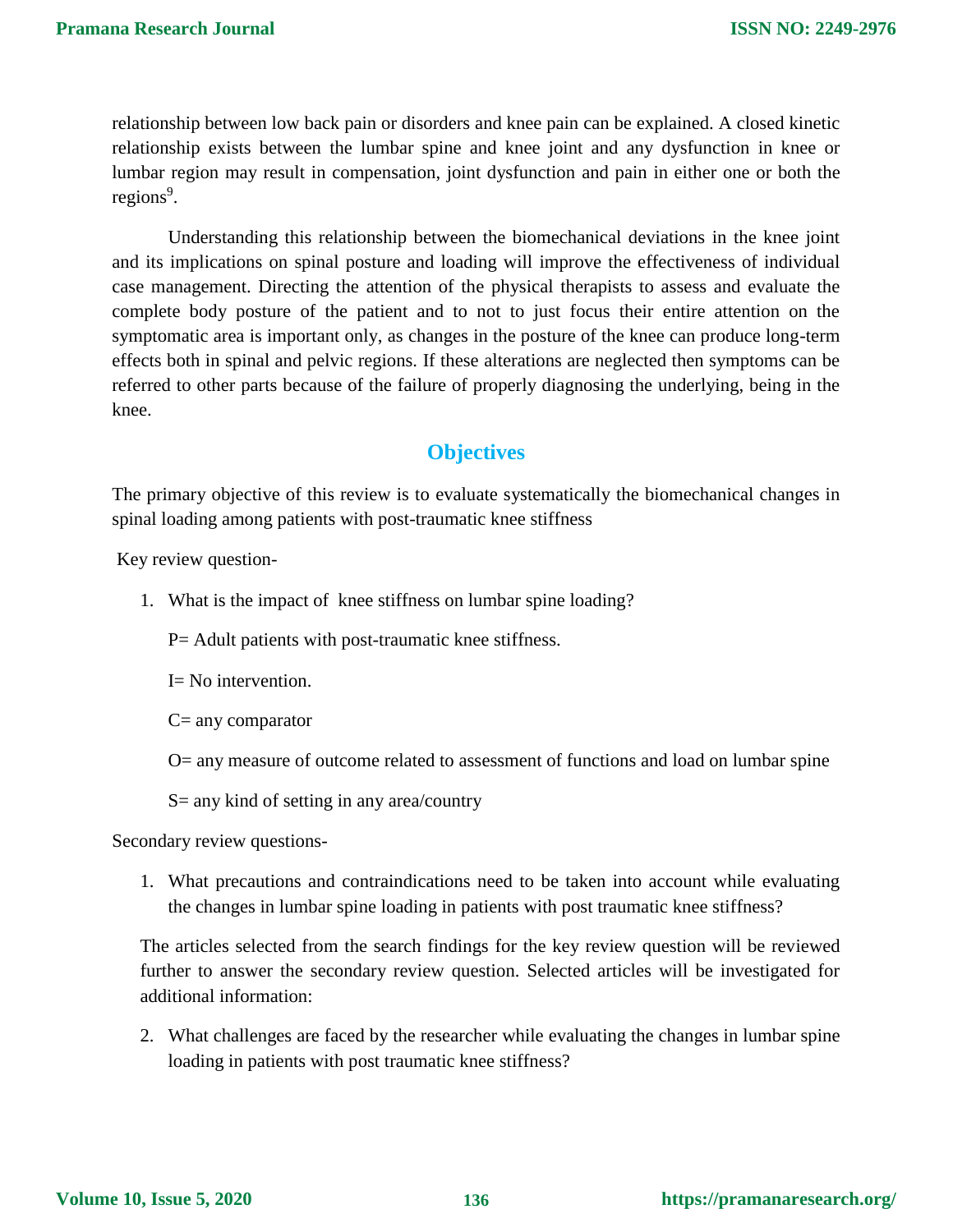#### **Methods**

#### **Study design**

This systematic review protocol will be reported according to the Preferred Reporting Items for Systematic Review and Meta-Analysis Protocols (PRISMA-P).

#### **Eligibility Criteria**

#### **Type of study**

All cross-sectional studies evaluating the impact of knee stiffness on loading of lumbar spine will be included in this systematic review protocol, including feasibility studies, pilot studies. RCTs, review articles, editorials, case studies, qualitative studies, animal studies and study protocols will be excluded.

#### **Participants**

Studies will be involved only human participants of 35 year age with post traumatic knee stiffness. There will be no restriction on unilateral or bilateral involvement of knee. Both the genders i.e. males and females will be included. Studies involving animals as participants will be excluded from the review. Studies with patients suffering with other acute/chronic serious illness will be excluded from the study. Studies involving mentally challenged or psychosocially unfit patients will also be excluded in this review.

#### **Interventions**

Studies without interventions will be included in this review. Any comparator will be included.

#### **Outcome Measures**

Outcomes measures for evaluation of biomechanics to monitor the motions of lumbar spine, related to the kinetics and kinematics of lumbar spine, forces acting on lumbar spine with validated tools for functional assessment and spinal load assessment should be used at least once in the studies will be included.

#### **Language**

We will only consider full text articles published in English.

#### **Search Strategy for identification of relevant studies**

A comprehensive search will be conducted at the library of Lovely Professional University (LPU) and library of Swami Vivekanand Subharti University (SVSU), Meerut during the period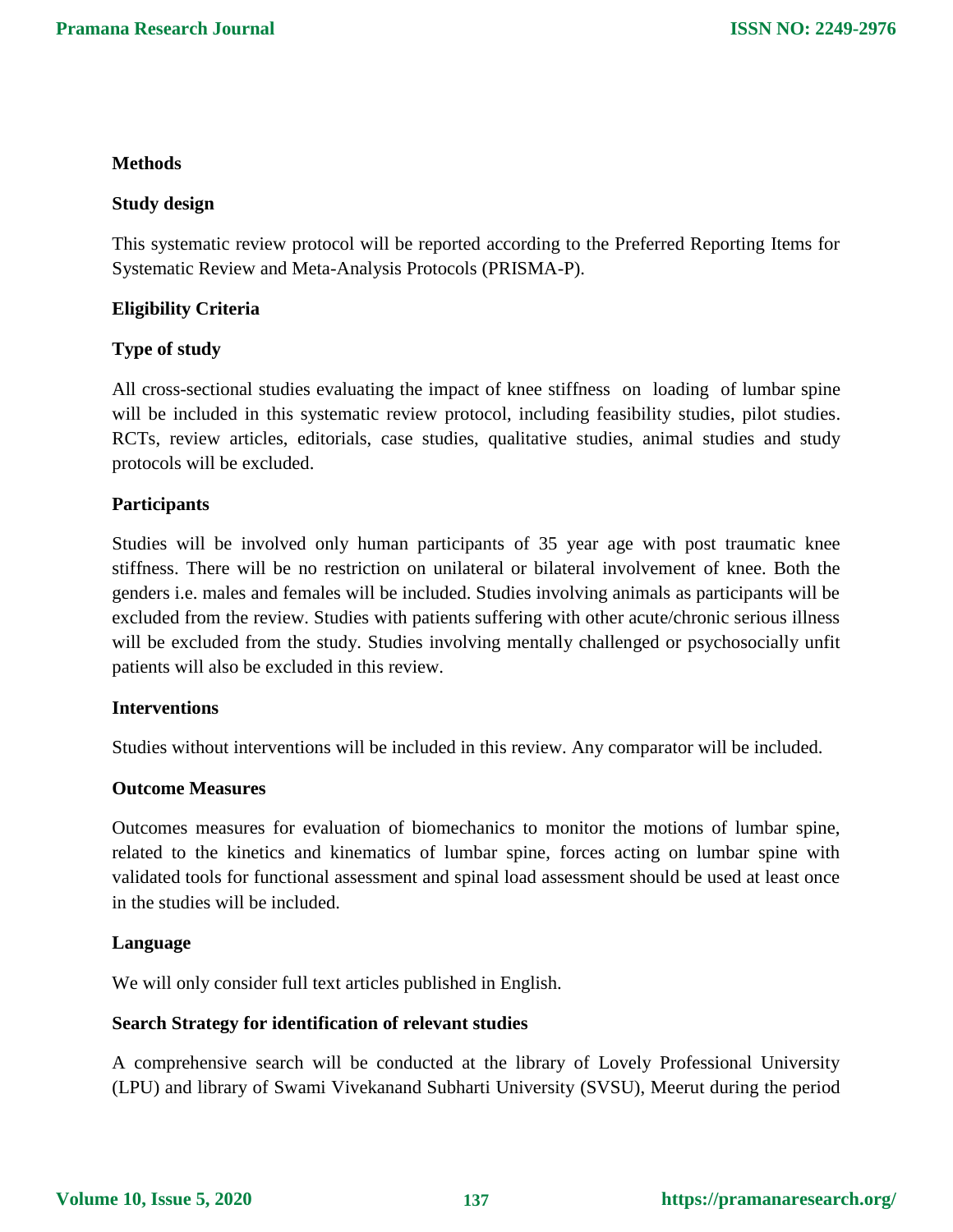of 6-9 months. All bibliographic databases of published research papers which are easily accessible will be assessed. All databases included will be searched and all the papers published till 2018 will be included. The electronic database will include Google Scholar, Index Copernicus, JSTOR, Pubmed/Medline, Science Direct, Scopus and Web of Science.

The terms in the title 'knee joint stiffness' or 'stiffness of knee' or 'post-traumatic knee joint stiffness' or 'meniscal injury at knee' or 'ligaments injury at knee' and 'fracture at knee joint' or 'fracture around knee' and 'lumbar spine biomechanics' or 'kinetics of lumbar spine' or kinematics of lumbar spine'.

## **Study records**

All the searched results will be merged using reference management software 'Mendeley'.The result of electronic searches will also be saved to the researcher's account on PUBMED. The principal investigator/researcher will create a shared folder on 'Google drive' to encourage and facilitate collaboration among reviewers and to make it accessible by all the researchers. The physical backup will be maintained by keeping the printed copies of summaries of all the screened articles.

## **Data extraction**

Data from included studies will be extracted using a standardized data extraction form. Two reviewers 'Sumit Raghav' and 'Anshika Singh', both physiotherapists, will search the databases independently and screen the titles and abstracts for eligibility. The searched titles and abstracts will be examined carefully and irrelevant reports will be removed. The full text of selected potentially relevant articles will be obtained; multiple articles of the same study on different database will be linked to minimize the duplication. Both the reviewers will thoroughly assess full text articles to check their compliance in accordance with the inclusion and exclusion criteria.

The correspondence with the authors will be done to clarify if there is any confusion present. In case of disagreement between the researches, the decision of third reviewer 'Suresh Mani' will be considered final. The data analysis/ synthesis of the articles meeting the eligibility criteria will be done by the reviewer 'Sumit Raghav'. The reviewer will also search the references for articles manually to include in data extraction.

#### **Risk of bias**

To assess the risk of bias the Cochrane collaboration tool will be used. To assess the quality of literature Modified Downs and Black 27 point scale will be used.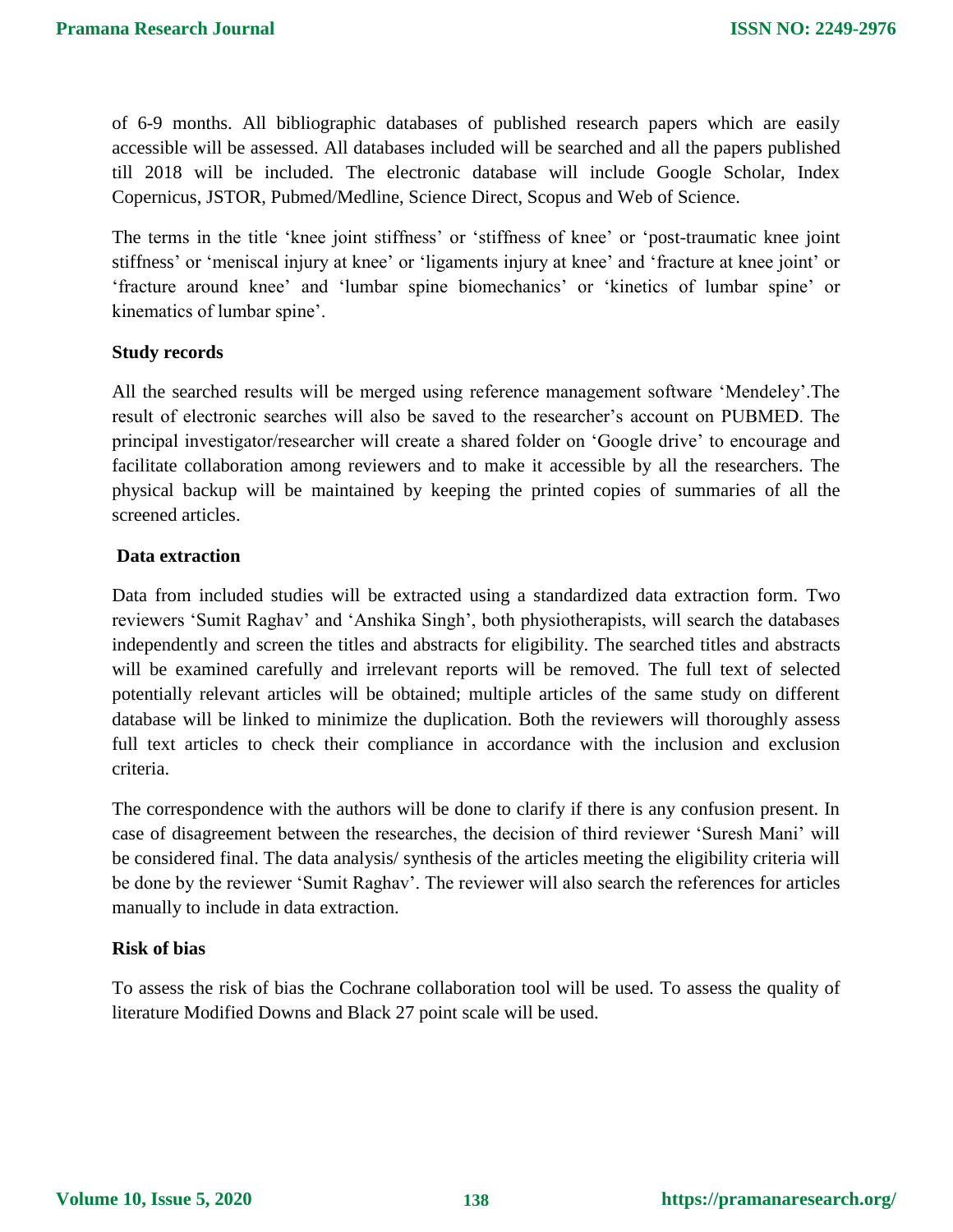## **Quality of evidence**

A narrative synthesis of the selected studies from the search findings will be provided due to the likely heterogeneity of the outcome measures. Patient's population and outcome measures will be described in a narrative summary. Information on adherence to the protocol, resources used, compliances monitoring and expenditure will extracted from the selected studies, if available. Revman software will be used for meta-analysis.

## **Discussion**

In our knowledge, this review will be the first review on previous evidence related to evaluate the lumbar spine loading among patients with post traumatic knee stiffness. This review will provide an answer to the question on the effect of knee stiffness on lumbar spine loading. Information related to the safety measures that have been taken to prevent adverse events during the biomechanical analysis of lumbar spine loading will be included.

## **Acknowledgement**

Researcher acknowledged all supporting staffs participated and helped in completing this review protocol.

## **Funding**: None

**Availability of data and material**: Not applicable

## *References*

- *1. Pujol, N., Boisrenoult, P. and Beaufils, P. (2015) 'Post-traumatic knee stiffness: Surgical techniques', Orthopaedics and Traumatology: Surgery and Research, pp. S179–S186. doi: 10.1016/j.otsr.2014.06.026.*
- *2. Pujol, N., Boisrenoult, P. and Beaufils, P. (2015) 'Post-traumatic knee stiffness: Surgical techniques', Orthopaedics and Traumatology: Surgery and Research, pp. S179–S186. doi: 10.1016/j.otsr.2014.06.026.*
- *3. Gage, B. E. et al. (2012) 'Epidemiology of 6.6 million knee injuries presenting to United States emergency departments from 1999 through 2008', Academic Emergency Medicine, 19(4), pp. 378–385. doi: 10.1111/j.1553-2712.2012.01315.x.*
- *4. Nicolini, A. P. et al. (2014) 'Common injuries in athletes' knee: experience of a specialized center', Acta Ortopédica Brasileira, 22(3), pp. 127–131. doi: 10.1590/1413- 78522014220300475*
- *5. Schiavone Panni, A. et al. (2009) 'Stiffness in total knee arthroplasty', Journal of Orthopaedics and Traumatology, pp. 111–118. doi: 10.1007/s10195-009-0054-6*
- *6. Pujol, N., Boisrenoult, P. and Beaufils, P. (2015) 'Post-traumatic knee stiffness: Surgical techniques', Orthopaedics and Traumatology: Surgery and Research, pp. S179–S186.*